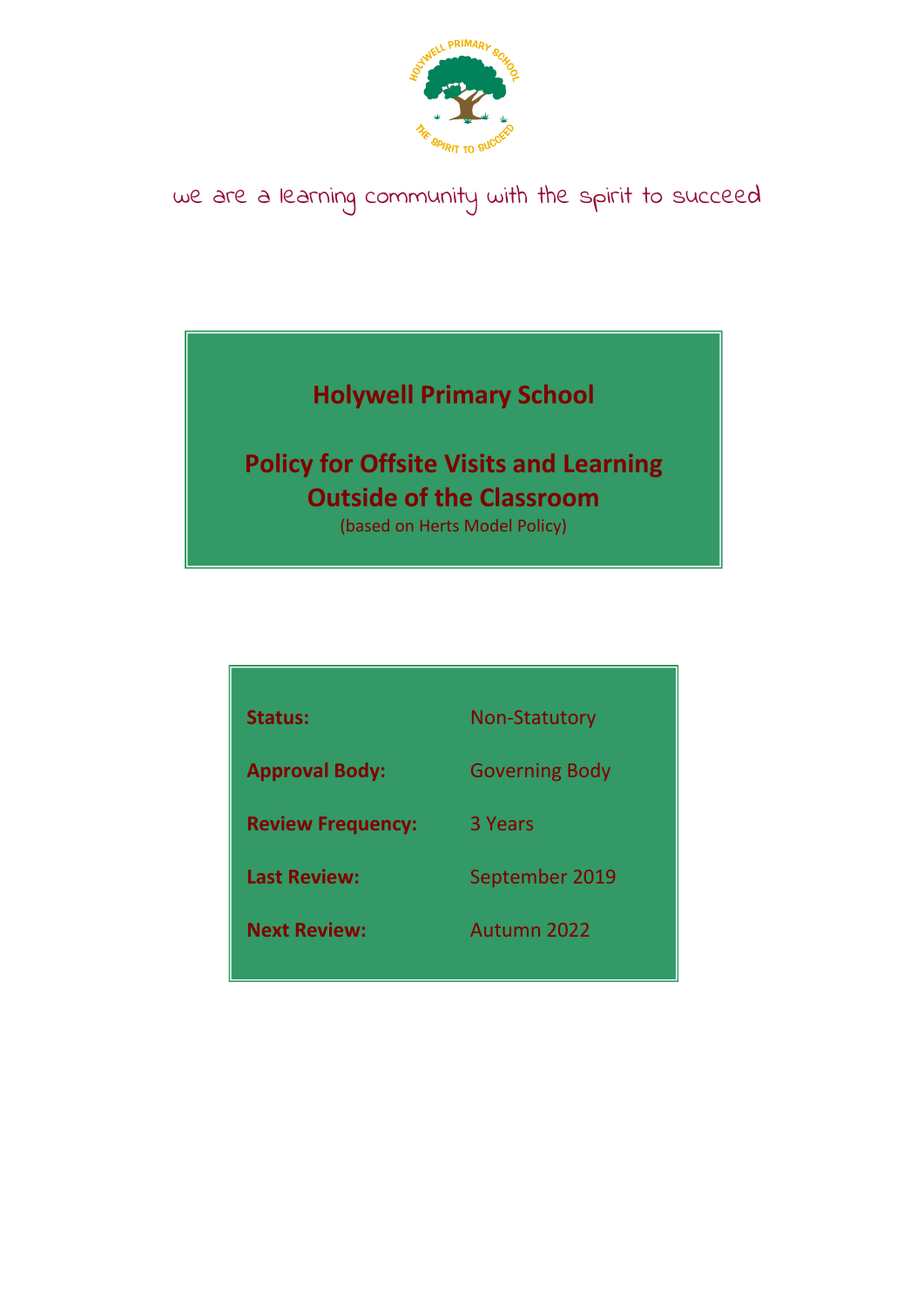

## **Policy for Offsite Visits and Learning Outside the Classroom**

## **1. Introduction**

- 1.1 The Staff and Governors of Holywell Primary School acknowledge the immense value of off-site visits and related activities to our pupils, and fully support and encourage those that are well planned and managed.
- 1.2 This document provides concise and supportive guidance for the planning and management of off-site visits and related activities. It is available electronically on the school's Shared Drive and on 'EVOLVE', along with a number of other supporting documents.
- 1.3 All visits and LOtC activities will be planned in such a way as to ensure that the benefits and intended learning outcomes are clearly identified and understood by the supervising adults beforehand and can form the basis for objective evaluation afterwards.
- 1.4 This establishment uses Hertfordshire's Internet-based system, 'EVOLVE', to facilitate the efficient planning, management, approval, and evaluation of visits. All staff that lead or accompany visits can access their own 'EVOLVE' account, which is set up by their Establishment's Visits Coordinator (EVC).
- 1.5 Arrangements and considerations for all visits and LOtC activities will be recorded, either on 'EVOLVE', by means of standard operating procedures using generic risk assessments or by agreed documentation with the Headteacher.

## **2. Scope and Remit**

- 2.1 This policy applies to all members of establishment staff, and other adults associated with Holywell Primary School who take responsibility for pupils participating in learning and recreational activities in environments that are different from where the pupils are usually based. It therefore applies when organising and supervising children and young people taking part in off-site activities and visits, as well as when taking part in on-site activities outdoors.
- 2.2 This policy provides the key reference for sound planning for learning and recreational activities that involve taking groups of pupils away from their usual operational base. It should be implemented when using places such as:
	- the establishment's own grounds
	- the local environment
	- places further afield e.g. visits to local libraries, theatres and museums etc.
	- residential venues
	- learning ventures abroad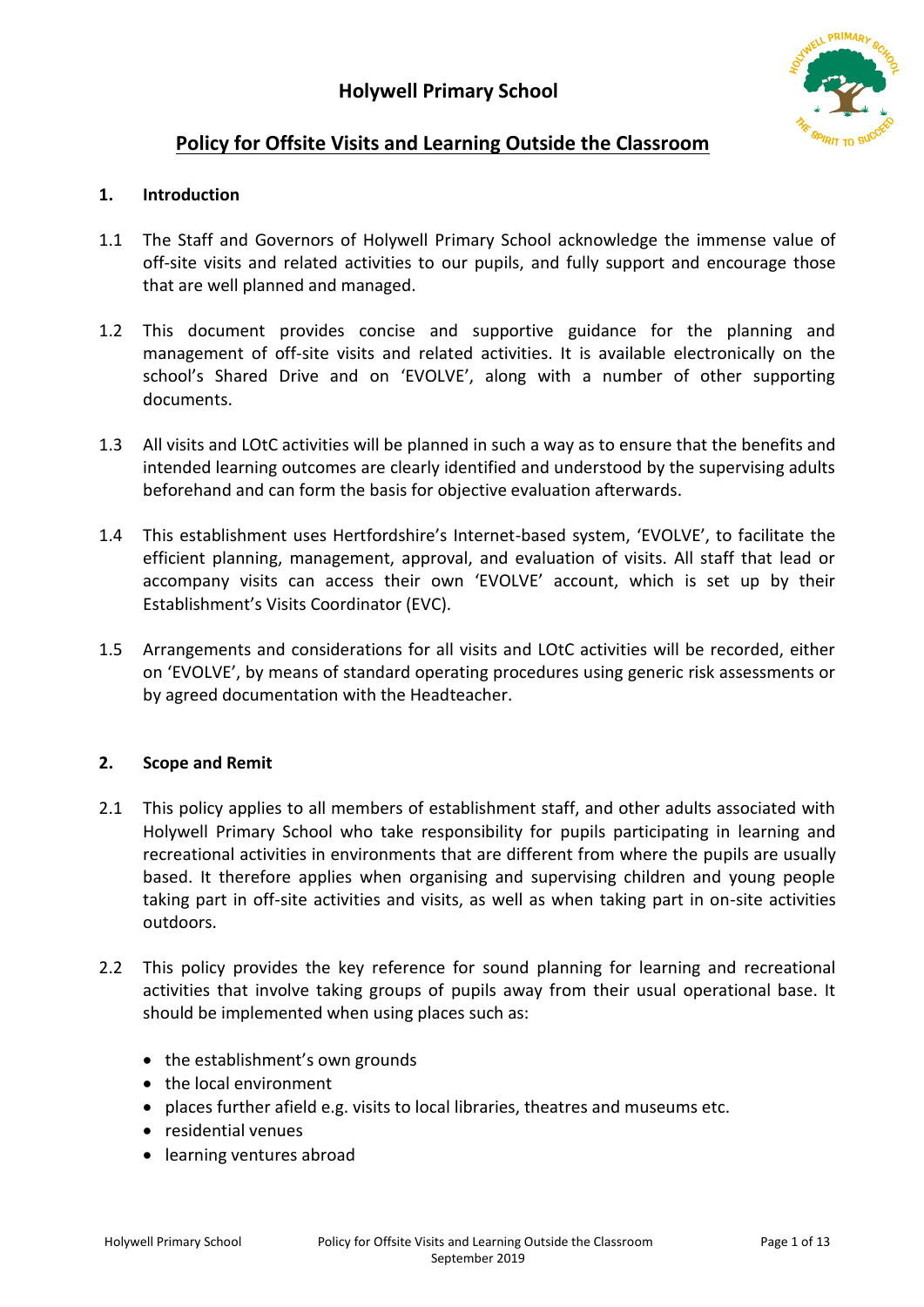And involves any one of the following:

- direct supervision of pupils undertaking experiences beyond the boundary of their normal operational base;
- direct supervision of pupils undertaking experiences that fall within the remit of Learning Outside the Classroom (LOtC);
- facilitating experiences for pupils undertaking experiences beyond the boundary of their normal operational base;
- deploying staff who will supervise or facilitate experiences of or for pupils undertaking experiences beyond the boundary of their normal operational base.

Staff must ensure the pupils are supervised in accordance with the contents of this policy, regardless of whether or not the activities take place within or outside of normal working hours, including weekends and holiday periods.

## **3. Roles and Responsibilities**

- 3.1 Under the Health and Safety at Work Act (1974), health and safety responsibilities lie with the employer. This might be a Local Authority (LA) or Governing Body or a Management Panel. An employer has the legal responsibility to carry out the duties imposed by the Act. However, employers can delegate the tasks necessary to discharge these duties, even though the overall responsibility for health and safety rests with the employer.
- 3.2 In Hertfordshire, the tasks of scrutinising and approving arrangements for Offsite Visits and LOtC activities are delegated to the Headteacher of the school.
- 3.3 The Headteacher (or their nominated delegate) will ensure that:
	- All off-site visits and LOtC activities comply with employer guidance and are notified or submitted for formal approval as required;
	- All staff involved are competent to carry out such responsibilities as they may be allocated;
	- There is a clearly designated person, either him/her self or another suitable member of staff, as the EVC and that the designated person meets employer requirements, including undertaking EVC Training as recommended or required by the employer;
	- If taking part in the visit or activity as either an Assistant Leader or as a group member, s/he is clear about their role and that they should follow the instructions of the designated Visit Leader (who will have sole charge of the visit);
	- Suitable child protection procedures are in place, including vetting at an appropriate level of all voluntary helpers. Where access to the pupils is regular or significant, CRB checks must be in place as required;
	- S/he is assured that the EVC, Visit Leaders, assisting staff and voluntary helpers are appropriately trained and competent to carry out such tasks as they are allocated;
	- Sufficient time is assigned for staff to organise visits properly: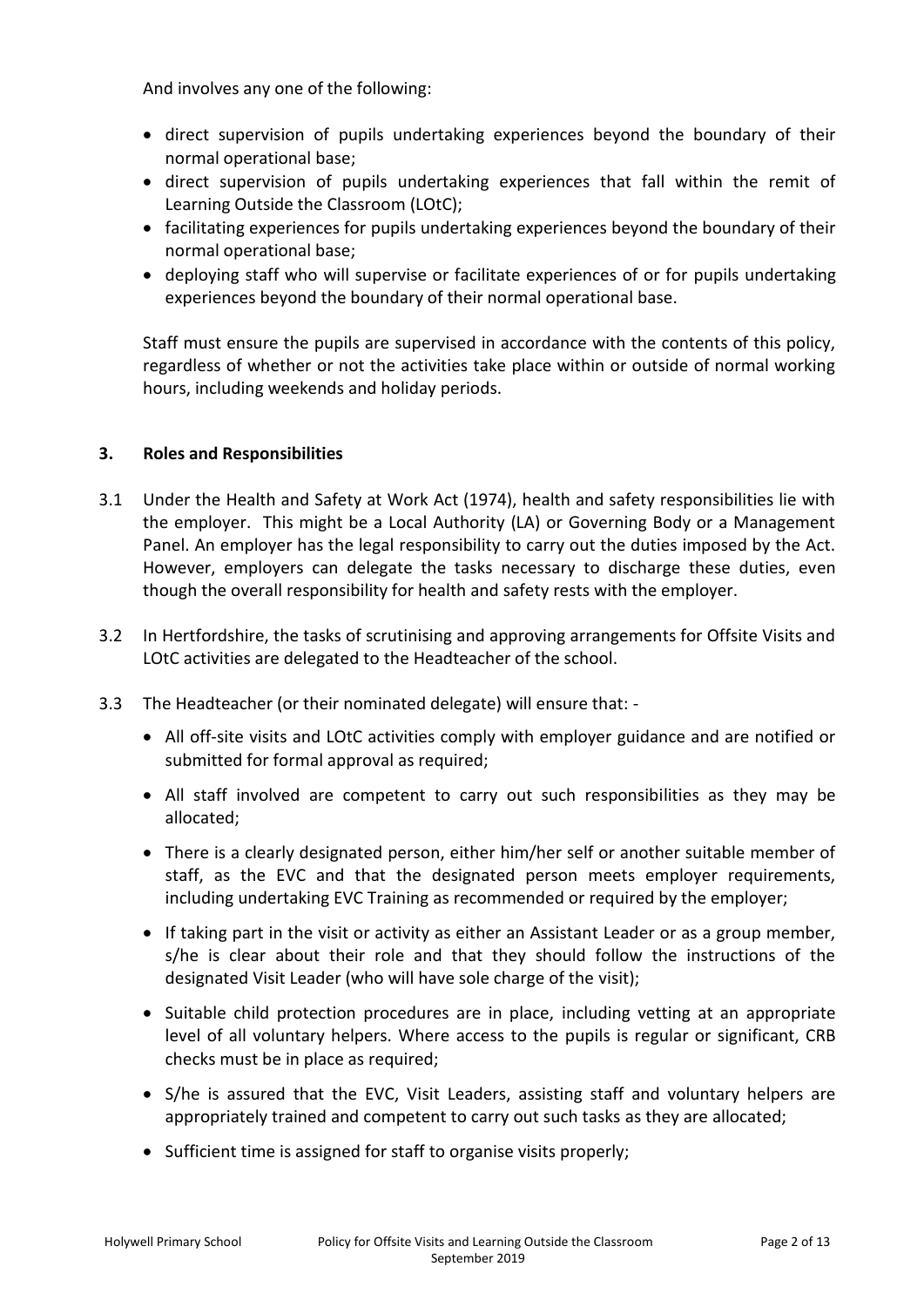- A culture of apprenticeship /succession planning, to ensure sustainable visits and the development of competent visit leaders and EVCs, is supported within the establishment;
- The EVC is supported in ensuring that visits are effectively supervised with an appropriate level of staffing;
- The EVC is supported in ensuring that visit information has been shared with parents and that consent has been sought where necessary;
- Arrangements are made for the medical needs and special educational needs of all the young people and staff;
- Inclusion issues are addressed:
- Suitable transport arrangements are in place and meet any regulatory requirements;
- Insurance arrangements are appropriate;
- Details related to the visit (including person details of both participants staff) are accessible at all times to a designated 24/7 emergency contact(s) in case of a serious incident;
- That there are contingency plans in place should the visit plan be significantly changed or cancelled (Plan B);
- Arrangements are in place for the Governing Body to be informed of such visits.
- Staff are aware of the need to obtain best value. Appropriate consideration must be given to financial management, choice of contractors, and contractual relationships;
- Where the activities or visit involves a third party provider, appropriate assurances have been sought; national schemes e.g. LOtC Quality Badge, AALS licence, Adventuremark, or a clear management Statement of Competence, are recognised in keeping with Hertfordshire's recommendations and make further seeking of provider assurances unnecessary
- All visits are evaluated with regard to best value, teaching and learning, quality experiences, addressing issues raised by any serious incident and to inform the operation of future visits;
- Serious incidents are reported to the employer as required by employer guidance, meeting the requirements of RIDDOR.
- 3.4 The EVC will:
	- Be specifically competent, ideally with practical experience in leading and managing a range of visits similar to those typically run by the establishment. Commonly, but not exclusively, such competence will be identified in a person on the senior management of the establishment.
	- Attend training, and update training, as required by the local authority (LA).
	- Support the Headteacher in ensuring that competent staff are assigned to lead and accompany visits and with approval and other decisions.
	- Ensure that this policy is updated as necessary, and is readily available to staff, (e.g. via EVOLVE) and that procedures should aim to minimise bureaucracy, taking full advantage of any national schemes that provide assurances regarding safety and quality of provision.(e.g. there should be no need to seek assurances from adventure activity providers who hold the LOtC Quality Badge, or a current AALS Licence, or Adventuremark).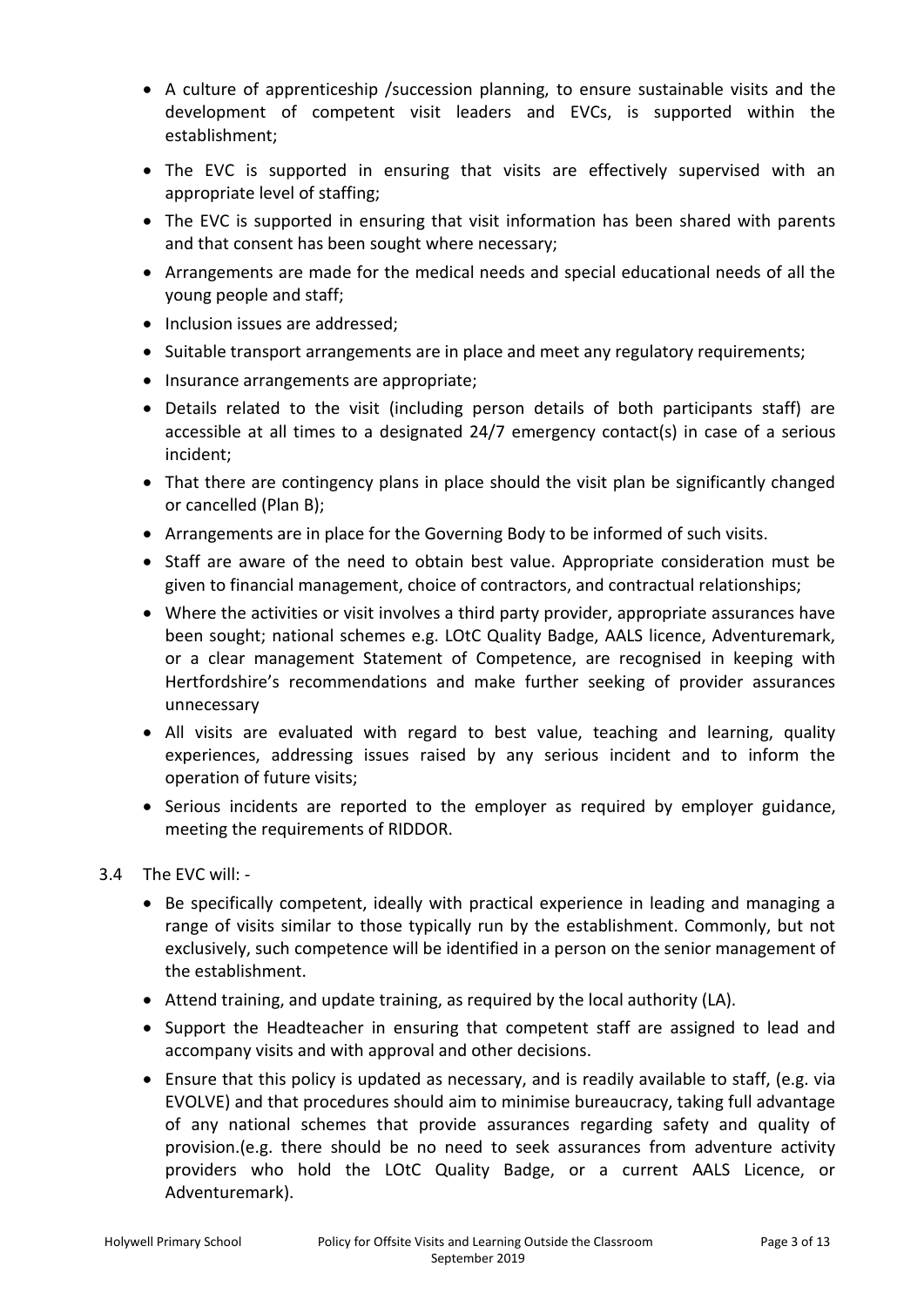- Have an understanding of the Manifesto for LOtC and the supporting rationale.
- Ensure Offsite and LOtC activities meet employer guidance requirements.
- Ensure the Headteacher, Visit Leaders, assisting staff and voluntary helpers understand that all staff involved in visits require access to training at an appropriate level to ensure that employers' guidance and school procedures are properly understood.
- Ensure Offsite activities must be led by competent leaders and that assistant supervisors are competent to carry out the tasks to which they are assigned.
- Organise the training of leaders and assistant leaders, including voluntary helpers.
- Support the Headteacher with approval and other decisions.
- Monitor visit planning and arrange for sample monitoring in the field as appropriate.
- Ensure CRB checks are in place where required.
- Provide sufficient guidance to visit and activity leaders regarding information for parents and parental consent.
- Ensure there is a 24/7 emergency contact(s) for each and every visit and that emergency arrangements are in place.
- Ensure that medical and first aid issues are addressed.
- Ensure that emergency arrangements include emergency contact access to all relevant visit records, including medical and next of kin information for all members of the party and including staff.
- Ensure that visits and LOtC activities are reviewed and evaluated; this process will require the reporting of accidents and incidents.
- Ensure that visit policies and procedures are reviewed on a regular basis and immediately following any serious incident or systems failure.
- Keep up to date via EVC training events and employer information updates.
- 3.5 The Visit/Activity Leader will:
	- Have the overall responsibility for supervision and conduct of the visit. S/he must be an employee and not a volunteer.
	- Be competent to take on such responsibilities and tasks as may be allocated or required for the duration of the visit/activity and be formally approved to do so.
	- Plan and prepare for the visit, taking a lead on risk management. This school sees it as good practice to involve all participating staff in the planning and risk management process for any given offsite visit or LOtC activity to ensure wider understanding. It is also seen as good practice to involve young people in these processes wherever appropriate;
	- Define the roles and responsibilities of other staff (and young people) to ensure effective supervision, and appoint a deputy wherever possible;
	- Ensure that where any accompanying staff includes someone with a close relationship to a member of the group, there are adequate safeguards to ensure that this will not compromise group management;
	- Ensure that child protection issues are addressed. e.g. CRB checks;
	- Collate, make available and disseminate relevant information to supporting staff, parents and pupils as appropriate
	- Make sure there is access to first aid at an appropriate level;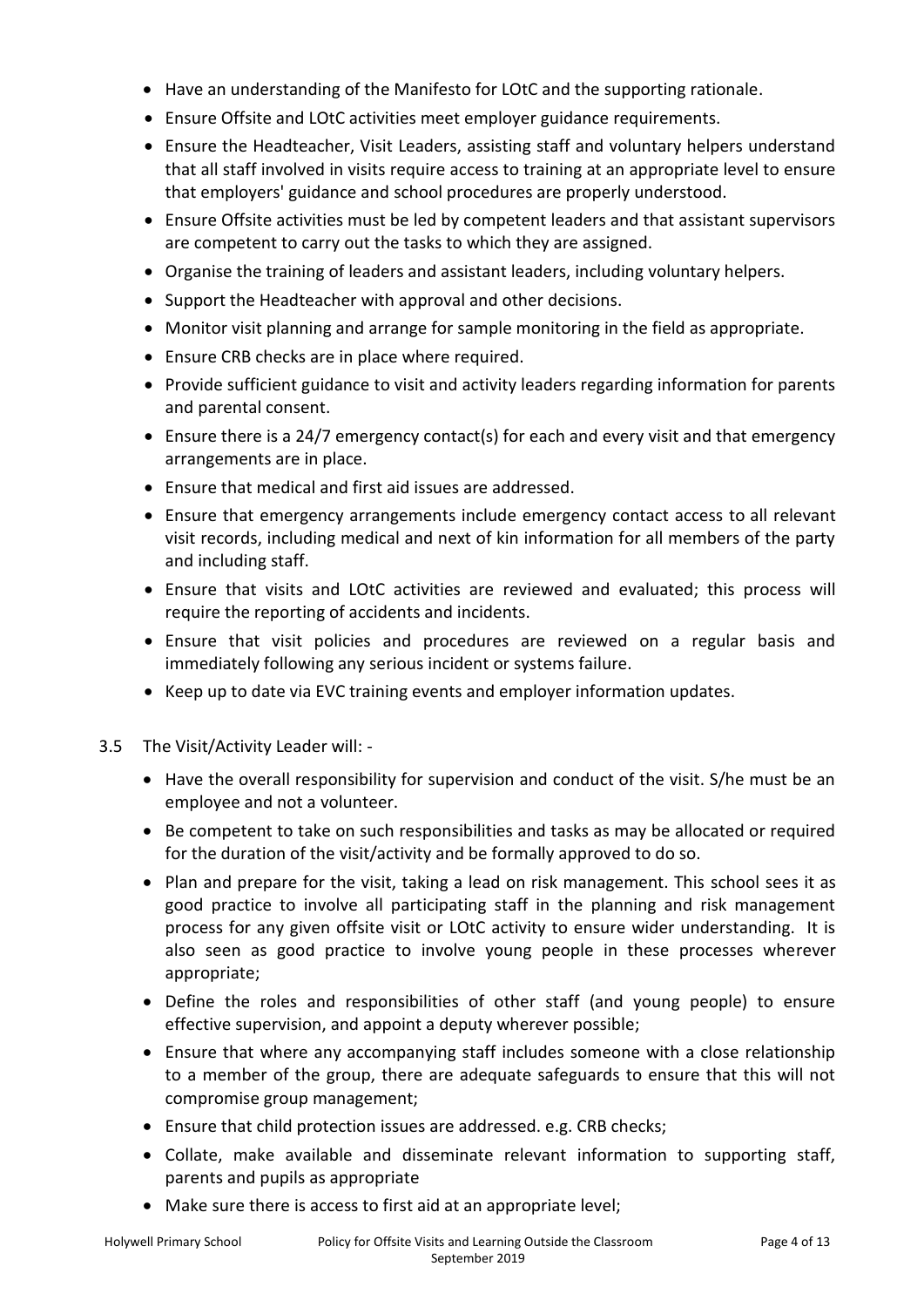- Arrange pre-visit information meetings where appropriate;
- Evaluate all aspects of the visit, both during and after the event;
- Ensure that staff and other supervisors have been appropriately briefed on:
	- 1. the pupils making up the group, including age, health characteristics, capabilities, special educational needs, behaviour and any other information that seems relevant in the context of the planned activities.
	- 2. the nature, location and duration of the activity.
- Ensure the visit is effectively supervised; the overarching duty of care remains with the accompanying school staff, even when partial responsibility is shared with a provider. Should the provider run the activity in a way that causes concern, the accompanying staff should consider stopping the activity at the first appropriate moment. Such an intervention will need to be used with great sensitivity and discretion to ensure that it does not result in young people being put at greater risk;
- Ensure that all staff and any third party providers have access to emergency contact and emergency procedure details.

## **4. Competence**

- 4.1 Competence is a combination of experience, training/qualifications and common sense. The competence of the visit leader is the single most important contributory factor in the safety of participants.
- 4.2 Consideration will be given to the following when assessing the competence of a member of staff to lead a visit:
	- a) What experience has the leader in leading or accompanying similar or other visits?
	- b) Is the leader competent in planning and managing visits?
	- c) What are the leader's reasons for undertaking the visit?
	- d) Is the leader an employee at the school?
	- e) Does the leader have the ability to manage the pastoral welfare of participants?
	- f) Does the leader exhibit sound decision making abilities?
	- g) What experience has the leader of the participants he/she intends to supervise?
	- h) What experience has the leader of the environment and geographical area chosen?
	- i) If appropriate, what is the leader's personal level of skill in the activity, and fitness level?
	- j) Is the leader aware of all relevant guidelines and able to act on these?
- 4.3 This school operates a process of apprenticeship and succession for all staff likely to be involved in organising, leading or accompanying offsite visits and LOtC activities.
- 4.4 The school undertakes to ensure that all such staff, will undergo an induction process that typically entails Visit Leader Awareness training, either in-house or from the LA's Offsite Visits Adviser, access to (and training where required) the school's 'EVOLVE' site and practical experience of accompanying visits and LOtC activities before being tasked with leading a visit for themselves.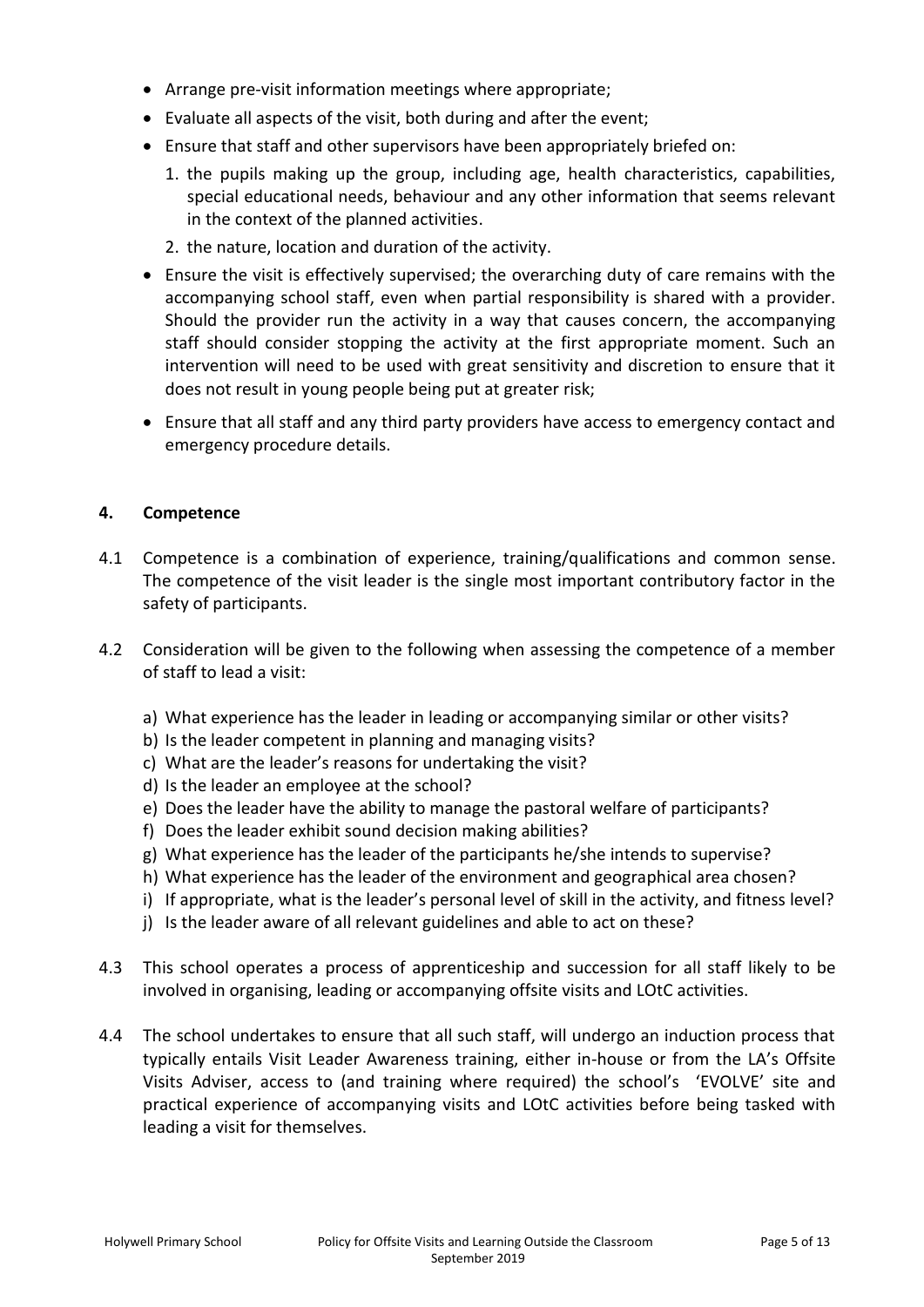## **5. Planning of trips**

## 5.1 Risk Assessment

- 5.1.1 Risks are expected to be reduced to an *acceptable* or *tolerable* level, and not necessarily eliminated. Planning should achieve a rational balance between potential adverse risks and the intended benefits and outcomes of the activity.
- 5.1.2 Due to the complex nature of off-site visits, conventional 'risk assessment' as a stand-alone tool is not particularly useful and can on occasion be misleading. It is of greater benefit to consider the overall 'risk management' of visits by taking all aspects of visit planning and management into account. This can be achieved effectively through a combination of the 'EVOLVE' visit form itself, and where appropriate, any event specific notes or attachments.
- 5.1.3 Visit planning includes consideration of the question: *'What are the really important things that we need to do to keep us safe?'* It should focus on those issues that are specific to the individual event, taking into account the needs of the group (including special and medical needs), the experience and competency of the staff team, and the leader in the context of the event. Significant issues must be recorded on 'EVOLVE', either notes or as an attachment, and shared with all parties.
- 5.1.4 This planning process by the leader may be compared to the expectation of a teacher or youth worker to plan a lesson/session which is relevant to the needs of the group.
- 5.1.5 Planning that includes adventurous activity commonly involves delivery by an external provider and the provider will have responsibility for risk assessing and managing the activity. As such, the provider's risk assessment is not the concern of the Headteacher, does not need to be requested from the provider, and does not need to be attached to 'EVOLVE'.

## 5.2 Use of generic risk assessments

- 5.2.1 A selection of generic risk assessments is available in Word format from the Health & Safety pages on the Grid and for use on 'EVOLVE'.
- 5.2.2 Whilst not exhaustive, the control measures contained within this selection are probably sufficient to cover most eventualities likely to be encountered in the course of most offsite visits and LOtC activities.
- 5.2.3 Staff are encouraged to compile their own "event-specific" risk assessments which can then be reviewed and re-used as required.

Note: whilst it is not possible to "clone" visits on 'EVOLVE', it is possible to re-use risk assessments and other documents that have been attached to previous visits. Staff should liaise with their EVC about this.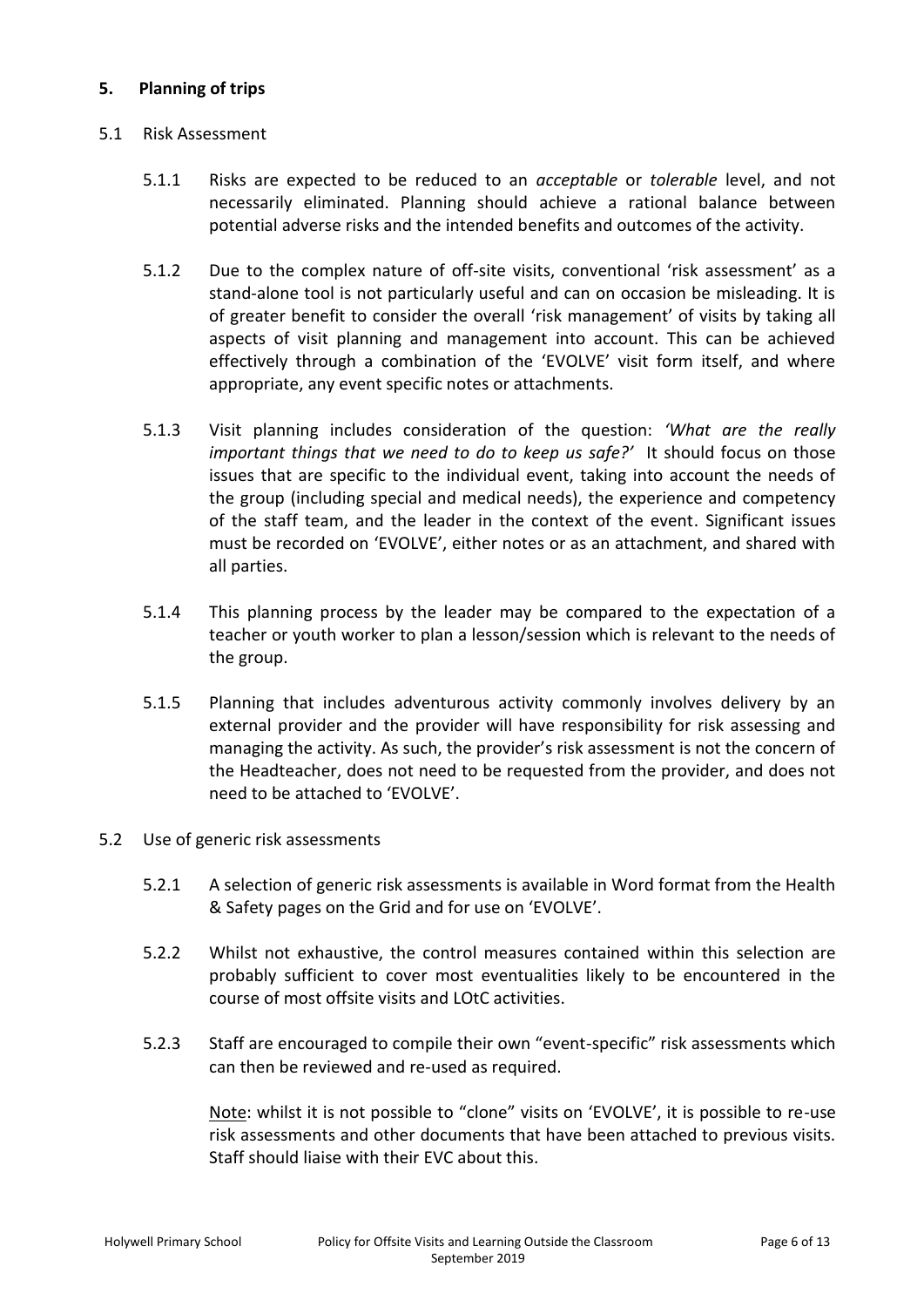## 5.3 Preliminary Visits

- 5.3.1 Wherever reasonably possible, it is good practice for the Visit Leader to make a preliminary visit to a venue or provider beforehand in order for them to familiarise themselves with the layout and surroundings, and any site-specific procedures or issues which may have an impact on the visit or members of the group.
- 5.3.2 Within the UK, highest priority for preliminary visits will be where no serving member of staff from the school has visited before, then when the Visit Leader has no experience of the venue/activity.
- 5.3.3 For overseas visits, advantage should be taken of any offers by tour operators for "leaders' orientation"-type visits.

## 5.4 Participants

It is good practice to involve participants in the planning and organisation of visits, as in doing so they will make more informed decisions, and will become more 'risk aware' and hence at less risk. They will also have greater ownership of the event.

## **6. Outcomes**

- 6.1 Clarity regarding the intended outcomes of the visit will help to ensure that the potential benefits can be achieved. Up to four 'intended' outcomes may be recorded on 'EVOLVE' during the planning process, for subsequent evaluation.
- 6.2 Work that takes place outside the classroom can provide a very powerful means of developing learning in all curriculum areas, and raise attainment. Experiential learning can also provide opportunities for development in other areas, including:
	- Relationships
	- $-$  Emotional & spiritual
	- Cross curricular
	- Individual
	- Teamwork
	- Environmental
- 6.3 Preparatory work should take place in advance of the visit where appropriate. This, in conjunction with activity that will take place during the visit, should feed into any follow-up work.

## **7. Staffing and supervision**

7.1 Ratios for Early Years are specified and must be adhered to; see [Statutory Framework for](http://www.national-library.info/download.asp?fileid=1273)  [the Early Years Foundation Stage](http://www.national-library.info/download.asp?fileid=1273)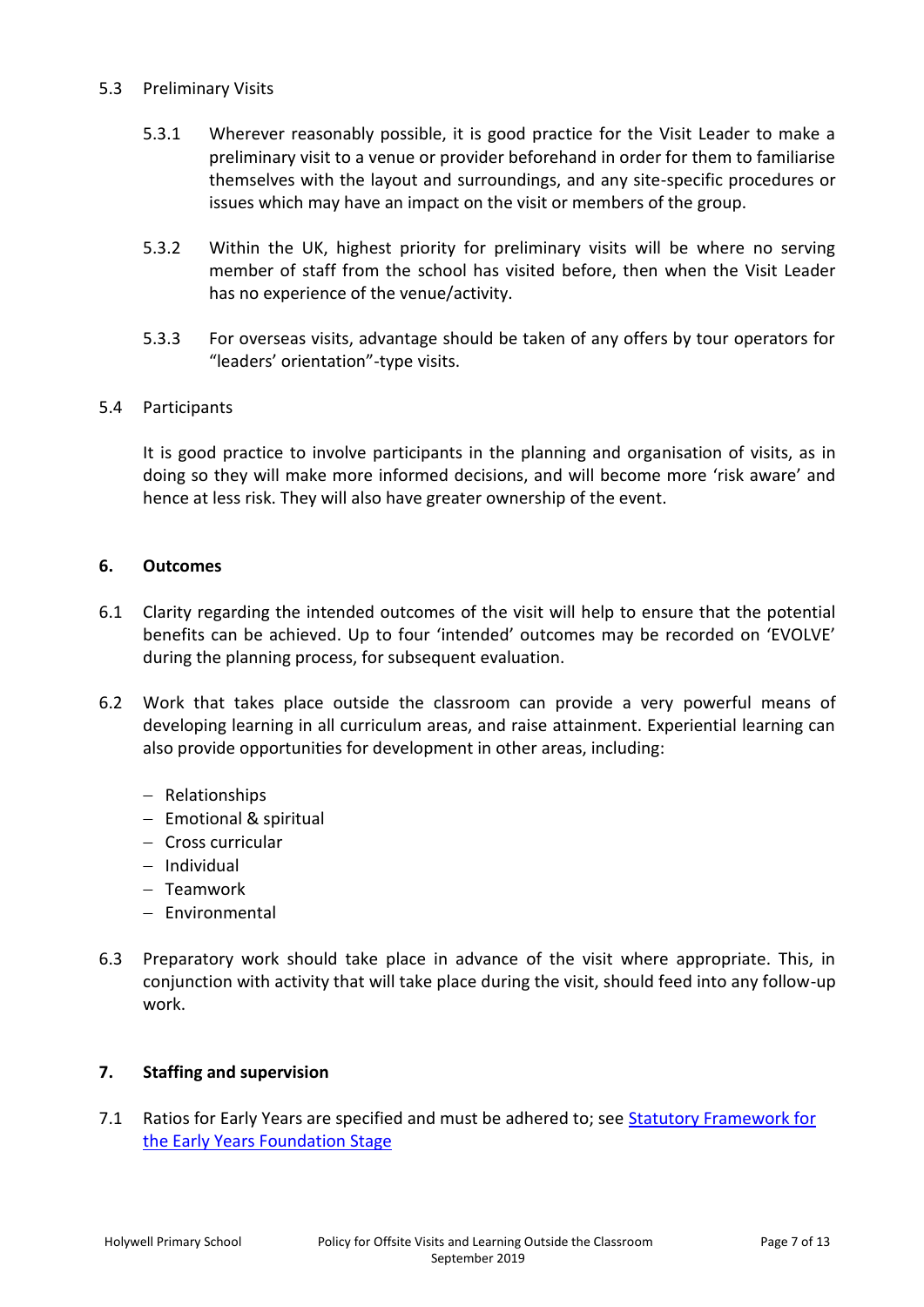- 7.2 For all other visits the visit leader, EVC and Headteacher will make a professional judgement regarding the number and suitability of staffing on an individual visit basis after consideration of the following factors:
	- $\bullet$  the type, level, and duration of activity;
	- the nature and requirements of individuals within the group, including those with additional needs;
	- the experience and competence of staff and other adults;
	- the venue, time of year and prevailing/predicted conditions;
	- the contingency or 'Plan B' options.
- 7.3 A visit must not go ahead where either the Visit Leader, EVC, or Headteacher is not satisfied that an appropriate level of supervision exists.
- 7.4 A useful 'starting point for consideration' is 1 adult :10 young people. Where departure from this starting point results in fewer staff, the justification should be recorded as a note on 'EVOLVE'.
- 7.5 Staff who are assigned to support the special needs of an individual cannot be included in the overall staffing ratio. Their responsibility should not include the wider group.
- 7.6 Particular consideration should be given to the additional implications that may arise if staff are to be accompanied by family members (or partners) on visits.
- 7.7 Staff and volunteers who work *frequently* or *intensively* with, or have regular access to young people or vulnerable adults, must undergo an enhanced CRB check as part of their recruitment process. For the purpose of this policy:
	- *'frequently'* is defined as 'once a week or more'.
	- *'intensively'* is defined as 3 times in a 30 day period or overnight (2am 6am).
- 7.8 Remote Supervision
	- 7.8.1 Pupils must be supervised throughout all visits. At times they may be unaccompanied by a member of staff or other responsible adult, e.g. D of E expeditions, 'down time' in a shopping mall, etc. This is known as 'remote' supervision.
	- 7.8.2 'Remotely supervised' activities can bring purposeful educational benefits, and the progression from dependence to independence is to be encouraged.
	- 7.8.3 In addition to considering the benefits of the activity, staff should also ensure that reasonably practicable safety precautions are taken.
	- 7.8.4 The decision to allow remote supervision should be based on professional judgement taking into account such factors as:
		- prior knowledge of the individuals (including their maturity and levels of responsibility);
		- venue and conditions;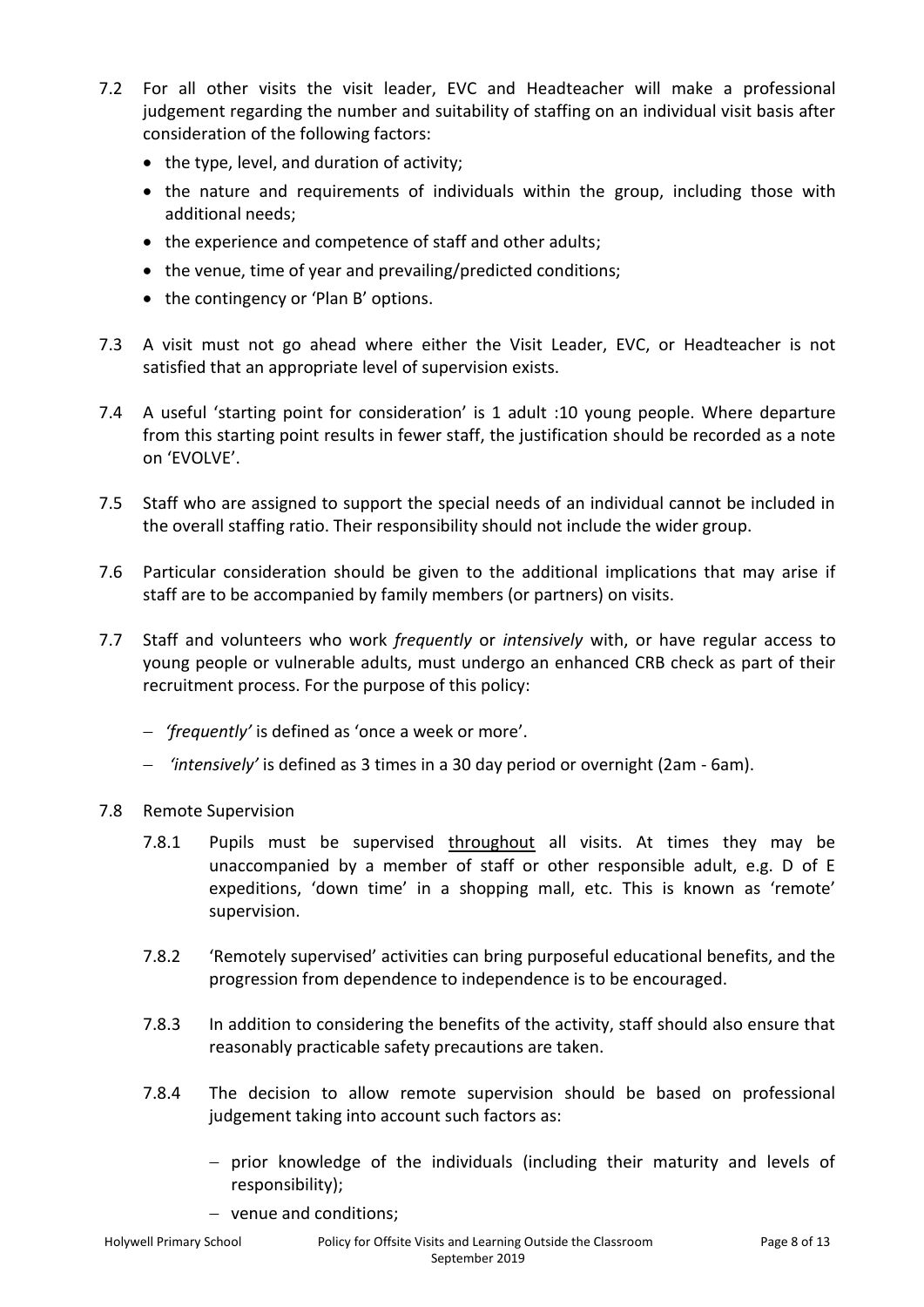- $-$  the activity taking place;
- preparatory training;
- $-$  the competence of the supervising staff;
- $-$  the emergency systems in place.

## 7.9 Use of Voluntary Helpers

- 7.9.1 The use of parents and other adults with a clear association with the school, as helpers or supervisors on offsite visits or LOtC activities, is seen as a valuable means of encouraging or maintaining closer links with the local community and accessing a wider set of skills and experience than may exist amongst the school's staff.
- 7.9.2 Such volunteers will need to understand and consent to the fact that they will be answerable to the visit/activity leader.
- 7.9.3 It is a fact that a volunteer will not be accountable through a legalistic audit trail (as would exist were their involvement based on a contractual relationship) and is therefore the case that a volunteer helper cannot be appointed as a Visit Leader.
- 7.9.4 It is good practice that all adult helpers and volunteers are subject to CRB checking; however this may not be required where there is no possibility for unsupervised direct contact exists.
- 7.9.5 Clear CRB-checks must have been returned before a volunteer adult helper may participate in a residential visit or activity.

## **8. Emergency Procedures**

- 8.1 For all "out of hours" and residential visits there will be a nominated person(s) that can provide 24/7 cover as an Emergency Contact and that the person(s) so nominated will have 24/7 access to all details of the visit. This will include medical and next-of-kin information regarding staff as well as pupils.
- 8.2 Consideration will be given to the following:

Criteria for identifying the nominated Emergency Contact(s) Is more than one Emergency Contacts required? Procedure for lodging visit plans to enable them to be accessed in the event of an emergency? Have procedures been tested? Is it possible to demonstrate a proactive response, to any pattern that can be recognised within incidents?

8.3 Visit Leaders should also complete and carry an Emergency Contacts sheet (OV9).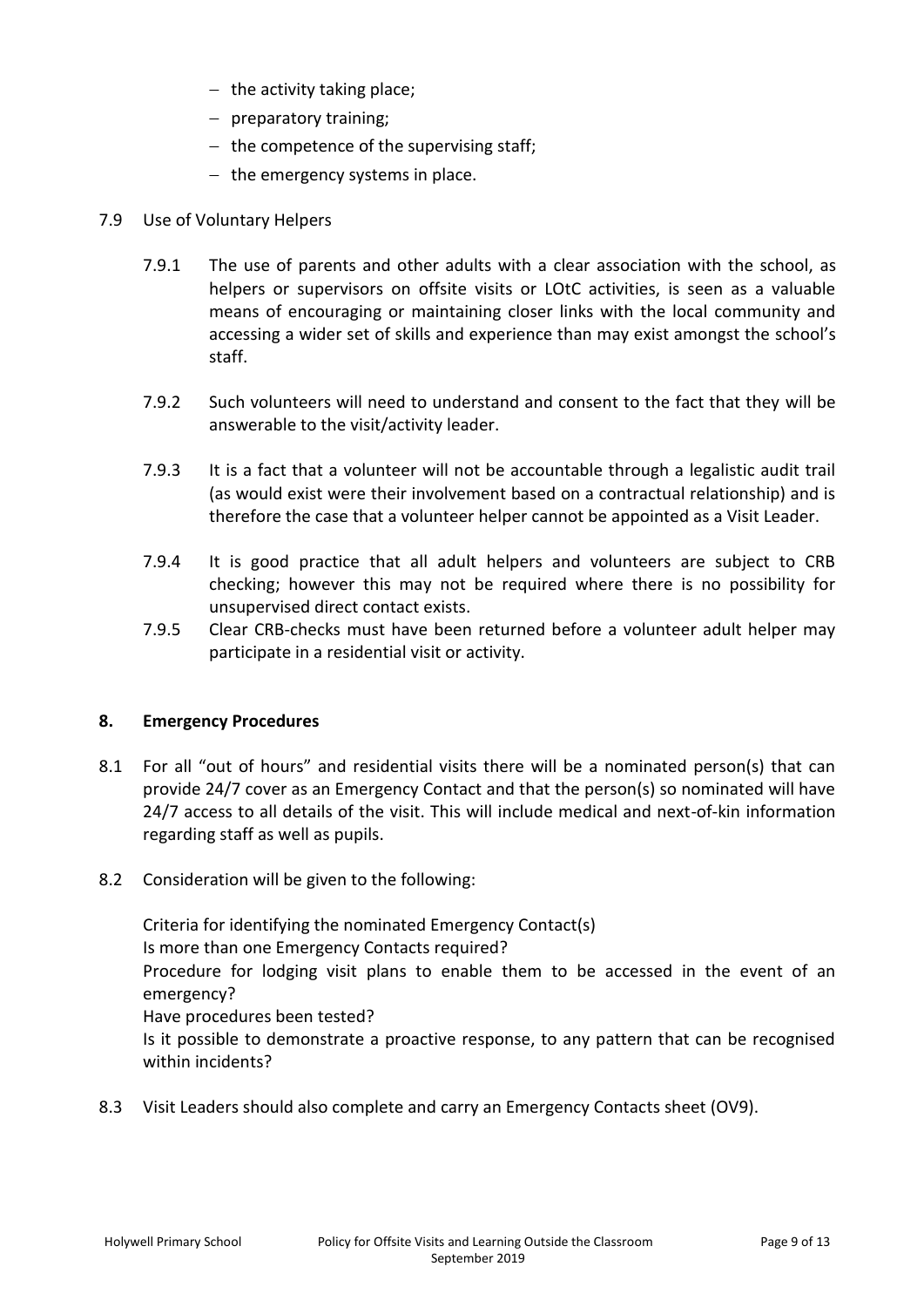## **9. First Aid**

- 9.1 It is not always necessary that qualified First Aider accompanies an offsite visit or LOtC activity. First aid issues for any LOtC activity should be considered as part of the risk management process and the exact requirements should be determined by ensuring that first aid support is available at an appropriate level. What is "appropriate" will be determined by:
	- The nature of the activity.
	- The nature of the group.
	- The likely injuries associated with the activity.
	- The extent to which the activity will isolate the group from normal ambulance support, or a known point where a qualified first aider will be available.
- 9.2 A very basic level of first aid support must be available at all times. This will require that one or more of the staff leading the activity:
	- Know how to access qualified first aid support.
	- Have a working knowledge of simple first aid and are competent to use the first aid materials carried with the group.
- 9.3 For some activities (most commonly in defined adventure activities) there is a good practice expectation that requires those leading such activities to hold a current first aid "qualification". To be a "qualification", the first aid course must include a formalised assessment process; otherwise any certification will have the status of a certificate of attendance. In practical terms, the course will be a minimum of 16 hours.

## **10. Approval of visits**

- 10.1 Approval is delegated to the Headteacher for all visits.
- 10.2 However the following types of visit are required to be notified to the LA:
	- Overseas (anywhere that involves crossing a substantial area of open sea, including Northern Ireland, the Isle of Man, the Hebrides and the Channel Islands)
	- Those involving one or more adventurous activities to be led by a member of establishment staff.
- 10.3 Regardless of whether a visit should be notified to the LA or not, there should be a clear, unambiguous audit trail for arrangements with clear evidence of approval. Such evidence will usually be recorded on EVOLVE but where this is not the case a signature of endorsement on a lesson plan will suffice.
- 10.4 The process for approval has three main stages:
	- 1. Visit/activity proposed and planned by Visit Leader and accompanying colleagues;
	- 2. Arrangements scrutinised by EVC until satisfied to recommend approval;
	- 3. Arrangements re-scrutinised by Headteacher and, when satisfied, approved.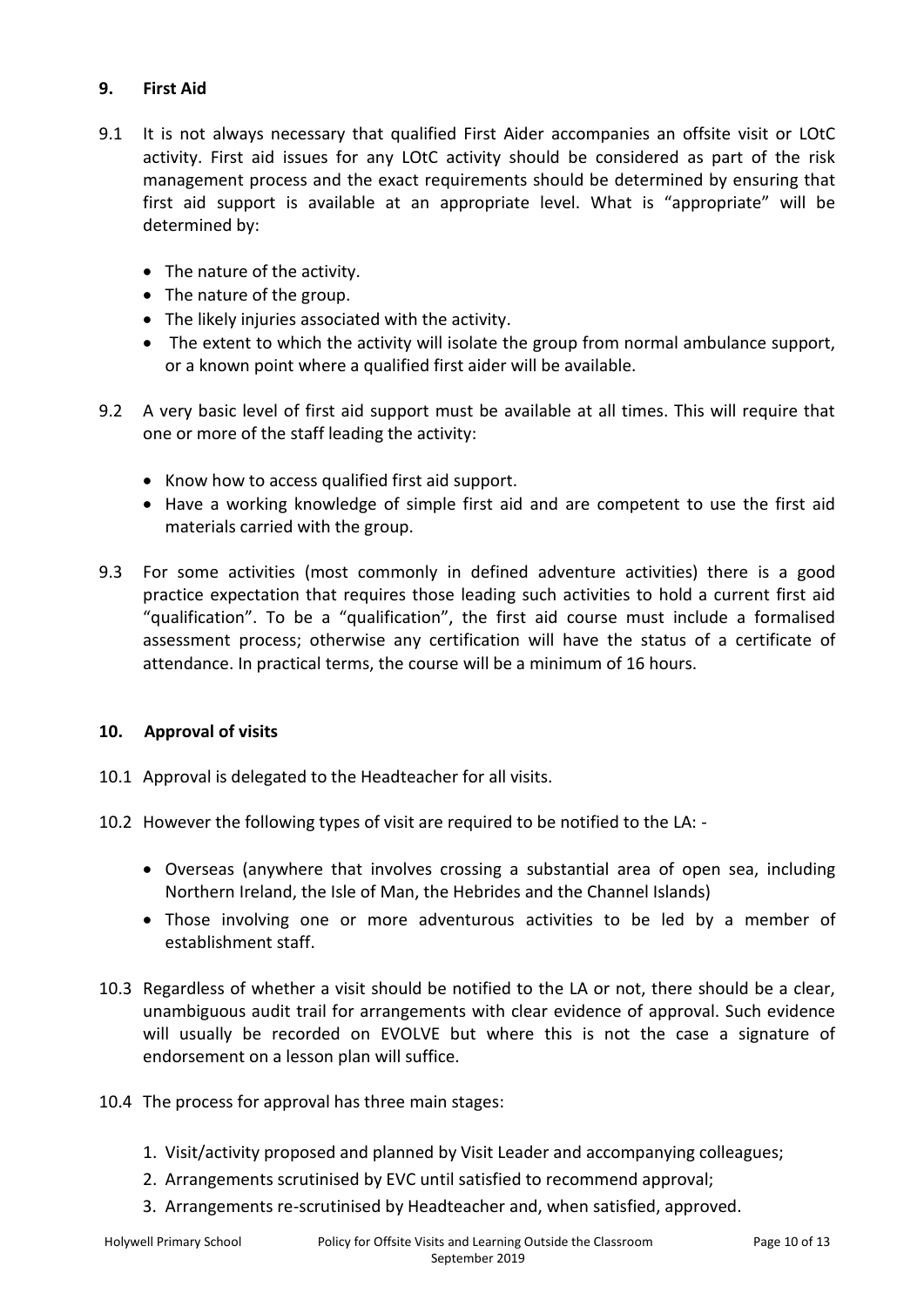- 10.4 An offsite visit or LOtC activity should not proceed without clear evidence of approval.
- 10.5 Where applicable, a visit may also need to be notified to the LA; this is done automatically by 'EVOLVE'.

## **11. Consent**

- 11.1 Annual consent is appropriate for regular routine activities that take place during normal school hours.
- 11.2 For all other visits, consent should be obtained on an individual visit basis. Information provided to parents prior to granting consent should include full details of the activities and any other significant information.

## **12. Insurance**

- 12.1 Advice regarding insurance may be sought from the Local Authority's Insurance department.
- 12.2 Contact details are given on the 'Contact' page and from the 'Insurance' section when completing a visit entry on 'EVOLVE'.
- 12.3 In addition to the standard public liability cover which all establishments will have in place, Hertfordshire County Council has taken out 'blanket' personal accident cover / travel insurance for all trips/visits at home or abroad. This cover only applies to establishments which buy into the Council's Annual travel Insurance Scheme. Details are available from the County's insurance department on 01992 555480 or by email at [insurance@hertscc.gov.uk](mailto:insurance@hertscc.gov.uk)
- 12.4 For those establishments who make their own insurance arrangements, personal accident / travel insurance must be taken out for all visits abroad. For all other visits it is the responsibility of the Governing Body (where applicable), Headteacher, and Educational Visits Coordinator to determine whether additional insurance should be taken out. The school should particularly consider the need for additional insurance for residential activities, or those involving adventurous activities or hazardous environments.
- 12.5 For travel within the European Union (plus Iceland, Liechtenstein, Norway, and Switzerland), all participants must hold a valid EHIC (European Health Insurance Card). See [www.dh.gov.uk](http://www.dh.gov.uk/)

## **13. Inclusion**

- 13.1 This policy endorses the following principles:
	- A presumption of entitlement to participate
	- Accessibility through direct or realistic adaptation or modification
	- Integration through participation with peers.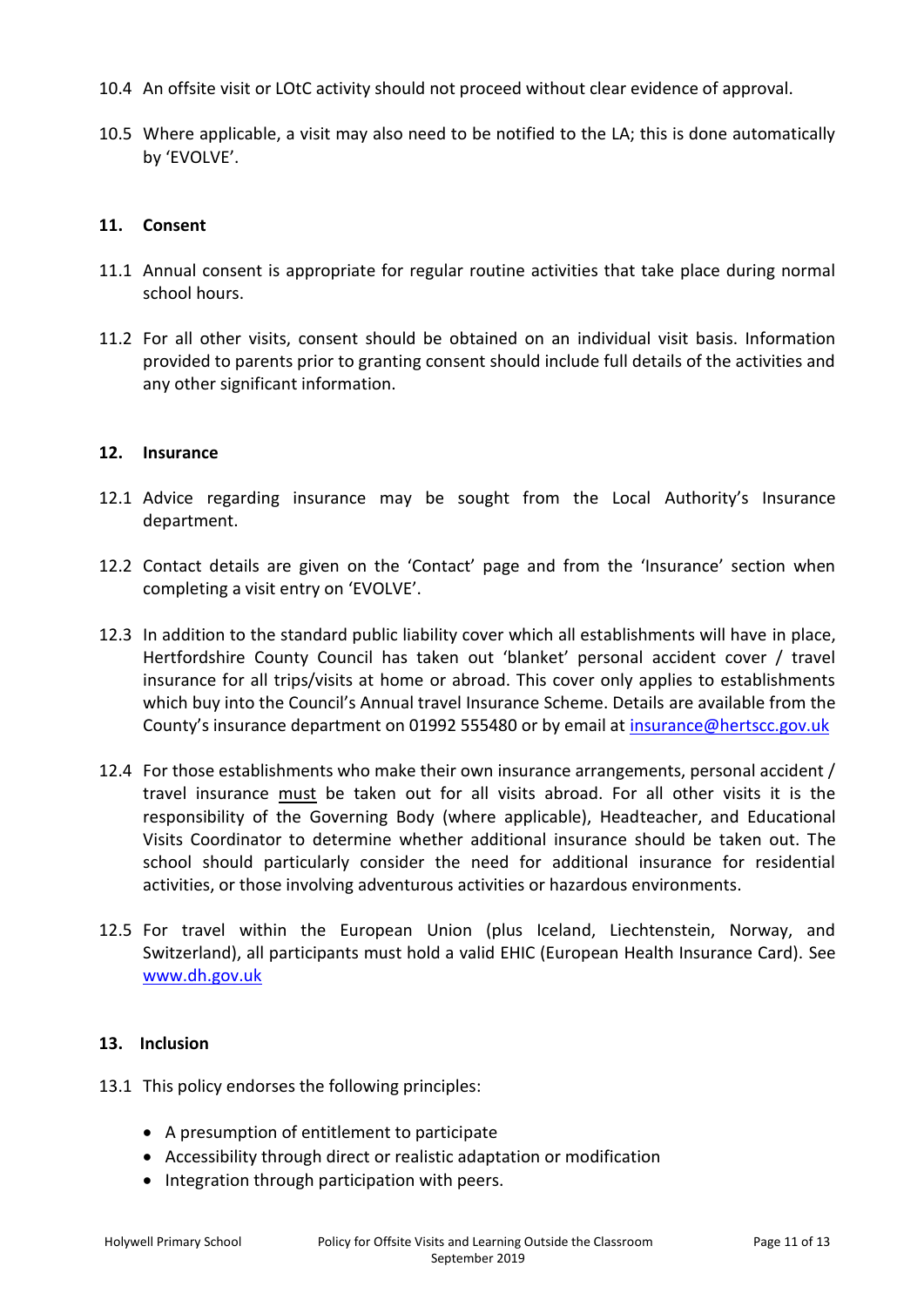- 13.2 Under the Equality Act 2010, it is unlawful to discriminate against disabled participants because of their disability, without material or substantial justification.
- 13.3 Visit Leaders are required to make reasonable adjustments to avoid participants being placed at a substantial disadvantage.
- 13.4 However, the Disability Discrimination Act does not require responsible bodies to place employees or participants at inappropriate risk if a health and safety issue arises.
- 13.5 It is also the case that the adjustments made to include a disabled pupil should not impinge unduly on the planned purpose of the activity.
- 13.6 Expectations of staff must be reasonable, so that what is required of them (to include a given young person) is within their competence and normal work practices.

## **14. Transport**

- 14.1 Coaches: The school only uses coaches that have been approved by the local authority.
- 14.2 Minibuses: Please refer to the Holywell operational policy for the safe use of the minibus.

## **15. Swimming**

- 15.1 This school acknowledges the immense educational benefits that swimming activities can potentially bring to pupils young people, supports and encourages swimming activities that are correctly planned, managed, and conducted.
- 15.2 In addition to considering the benefits of the activity, staff should also ensure that reasonably practicable safety precautions are taken.
- 15.3 All swimming activities and venues must be included within the visit plan, and life-guarding arrangements checked in advance. This is particularly important in respect of visits abroad, where for example, a hotel pool may be available.
- 15.4 Particular consideration should be given to the following factors:
	- Unknown locations and hazards, especially overseas.
	- Changing environmental conditions.
	- Supervisor complacency & lack of transferable knowledge.
	- Adherence to local advice.
	- $P$  Preparation and knowledge of young people, i.e. is it a planned activity?
- 15.5 Pupils must be supervised by a competent adult at all times whilst undertaking swimming activities.